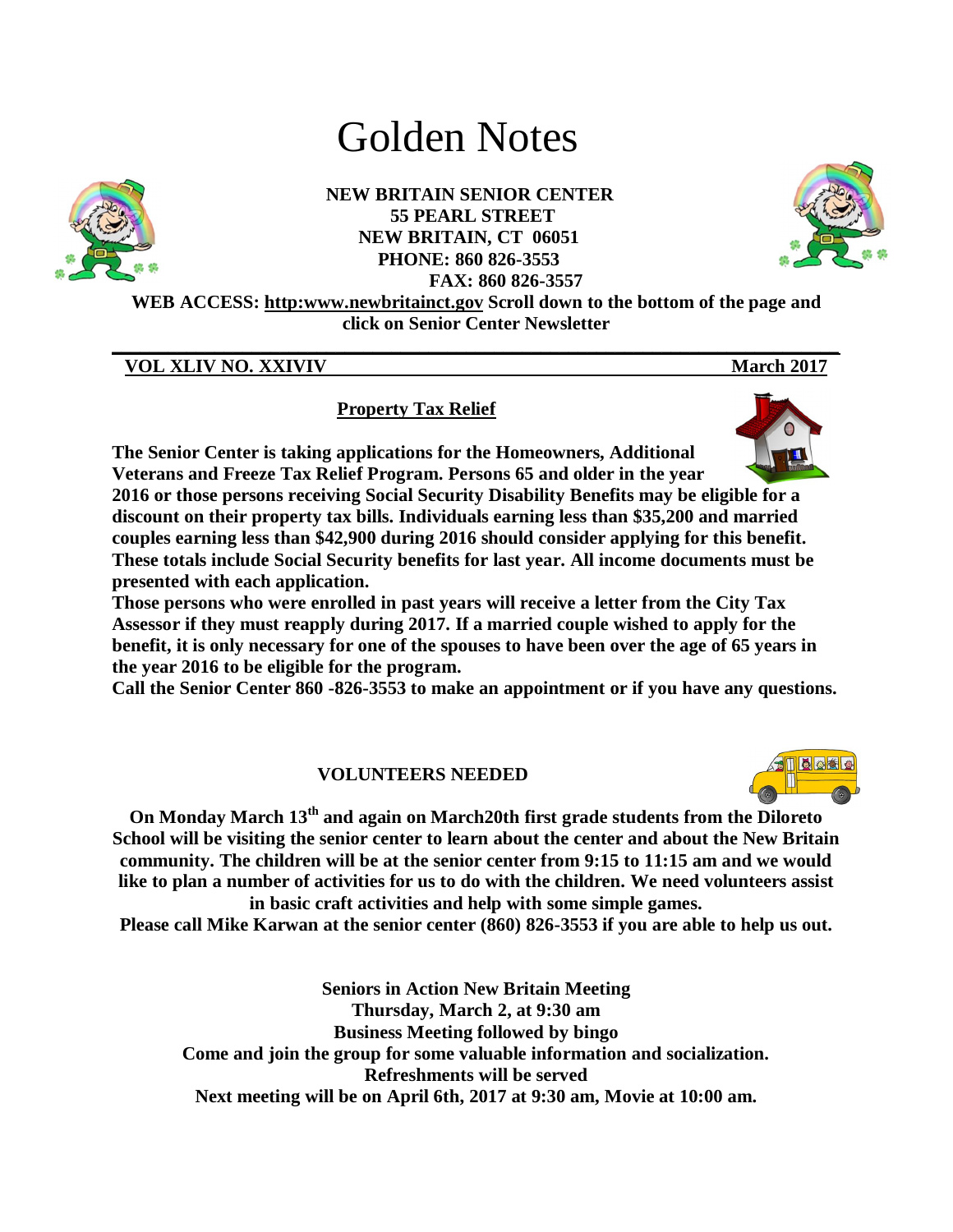

**Book Group Meeting**

**The Public Library – Senior Center Book Group will meet on Tuesday, March 21st at 1:00 pm here at the senior center. The book read for the March is** *White Noise* **by Don DeLillo. The book read for April will be** *Do No Harm: Stories of Life, Death, and Brain Surgery* **written by Henry Marsh.** 

**Hope you will join us.**

 **March Movie Grease Friday, March 24th at 12:45pm Staring John Travolta. Olivia Newton-John and others**



**AARP SAFE DRIVERS THURSDAY, MARCH 23, 2017 8:45 AM TO 12:15 PM**

**COST: \$15.00 AARP MEMBERS \$20.00 NON MEMBERS Sign up at the front desk starting on March 6th .** 

**Chair Yoga Beginning on Wednesday, March 1st 9:30 to 10:30 AM**



**Accommodates all Levels and Disabilities**

**Sponsored by the New Britain Health Department of Nursing**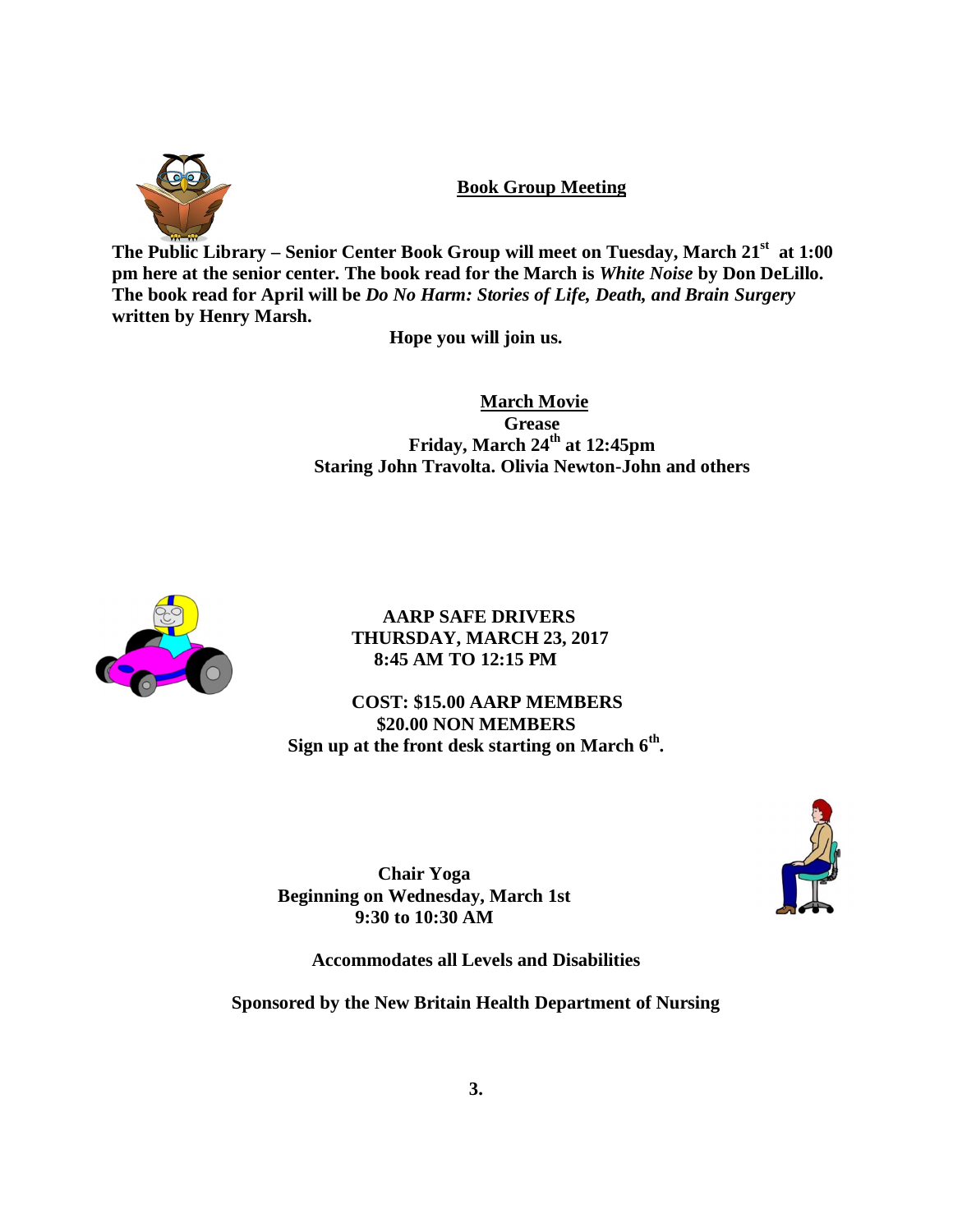#### **DAILY CALENDAR OF ACTIVITIES February 2017**

#### **Monday**

**8:15 am to 11:10 am– Snack bar open 8:45 am to 9:15am. – Beginners Line Dancing 9:00 am to 11:30 am Exercise/Table tennis open 9:15 am to 11:30 am – Art class open 9:15 am to 10:00 am – Exercise Class with Chris 10:00 am to 11:00 am – Line dancing class 12:45am to 3:00 pm - Bingo**

#### **Tuesday**

**8:15 am to 11:00 am. – Snack Bar open 8:45 am to 9:15 am - - Beginners Line Dancing 9:00 am to 11:30 am Exercise/Table tennis open 9:15 am to 10:15 am – Exercise Class with Chris 9:15 am to 11:30 pm – Craft group meets 10:30 am to 11:15 am – Line dancing with Chris 12:30 to 2:30 pm – Wii Bowling – starting on March 21st 1:00 pm to 3:30 pm – Craft group meets**

#### **Wednesday**

**8:15 am to 11:00 am – Snack bar open 9:00 am to 11:30 am – Exercise/Table tennis open 9:30 am to 11:30 am – Pinochle Club 9:15 am to 11:30 am – Art Class open 9:30 am to 10:30 am Chair Yoga 9:30 am to 11:00 am – Adult Coloring 1:00 pm to 3:00 pm – Ballroom Dancing**

## **Thursday**

**8:15 am to 11:00 am – Snack bar open 9:00 am to 11:30 am Exercise/Table tennis open 9:30 am to 10:30 am –ZUMBA with Amy 9:15 am to 11:30 am – Craft Group meets 12:30 pm to 3:30 pm – Pinochle Club 1:00 pm to 3:30 pm – Craft group meets**

#### **Friday**

**8:15 am to 11:00 am – Snack bar open 9:00 am to 11:30 am Exercise/Table tennis open 9:15 am to 11:30 am – Art class open 1:30 pm to 3:00 pm Square Dancing 12:45 pm Monthly movie (Usually the 3rd Friday of each month)**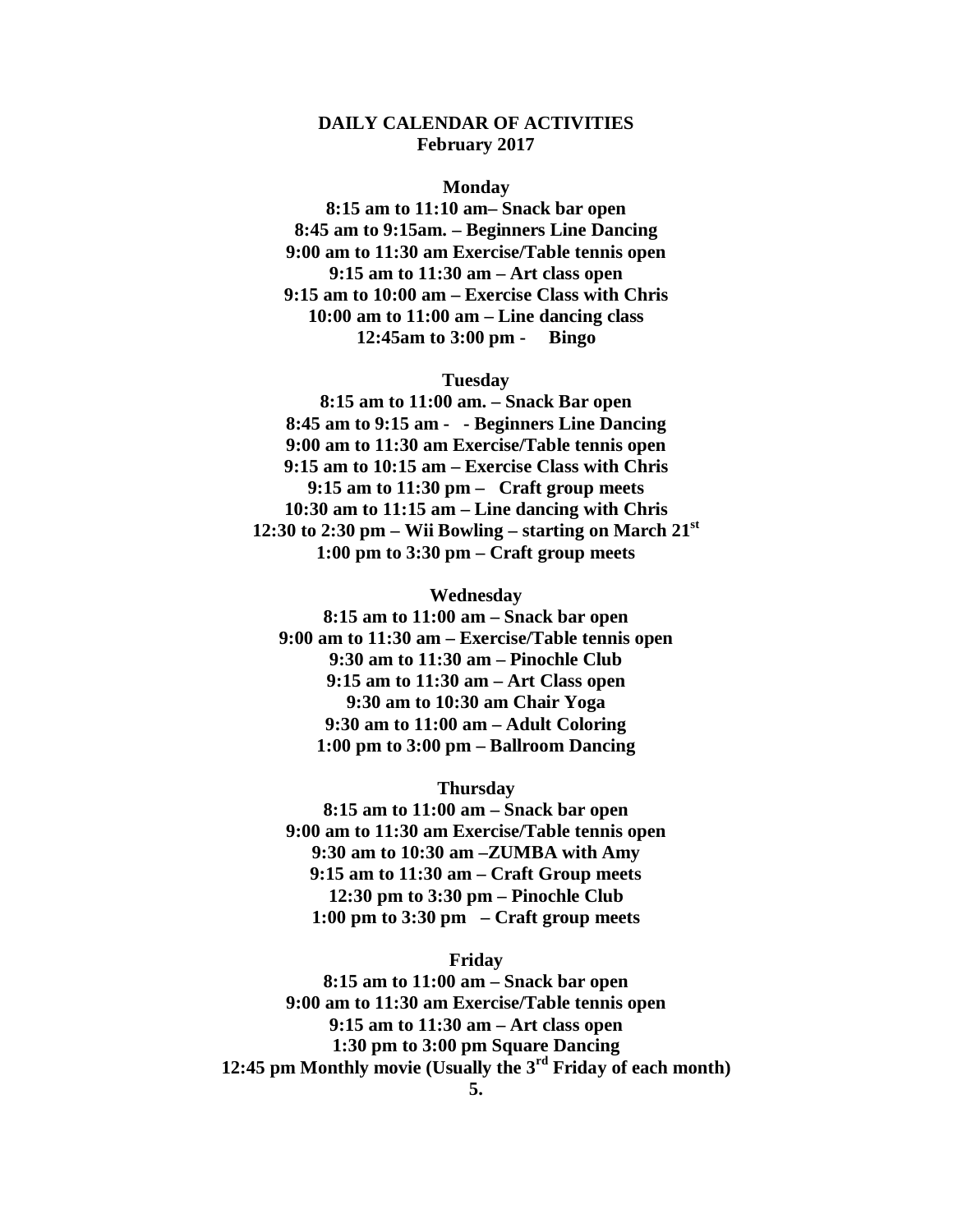## **SERVICES BY APPOINTMENT DIAL-A-RIDE**

**At least a 2-day notice is required for rides to the Senior Center, medical appointments, shopping and other destinations at any time within the month. Call 826-3555 for an appointment. There is a suggested donation of \$1.50 each way.**

**MEDICARE/MEDICAL INSURANCE INFORMATION**

**Persons seeking help in filing Medicare claims or appeals, interpreting medical bills and assistance in making decisions concerning Medicare supplemental insurance can make an appointment with Senior Center Staff by calling the Center at 860 826-3553. Advice on** 

**Living Wills and how to deal with advance medical directives is also available.**

**From the Nursing Desk Please join us starting March 1st, 2017! The Nursing Department is sponsoring a Chair Yoga class for seniors on Wednesdays from 9:30-10:30am at the Senior Center. Kelly Murphy will be teaching the class, she is a certified Yoga instructor. This class will be a gentle practice Yoga, using a chair to come in and out of poses. Each participant will have their own chair to support them in sitting or standing. This class is recommended for all levels and can accommodate all disabilities. Here are just six of the many benefits of yoga for seniors.**

- **1. Yoga improves Balance and Stability.**
- **2. Yoga improves Flexibility and Joint Health.**
- **3. Yoga improves Respiration.**
- **4. Yoga reduces High Blood Pressure.**
- **5. Yoga reduces Anxiety.**
- **6. Yoga encourages Mindfulness**

**This class will run for 8 weeks to start. If there is sufficient interest we will continue the class. So please come out and meet Kelly and give Chair Yoga a try!**

|                | <b>GOLDEN NOTES SUBSCRIPTIONS</b>                                                                                     |              |            |
|----------------|-----------------------------------------------------------------------------------------------------------------------|--------------|------------|
| <b>NAME</b>    | <u> 2000 - Jan James James James James James James James James James James James James James James James James J</u>  | <b>DATE</b>  |            |
|                | <b>STREET</b>                                                                                                         |              |            |
| <b>ADDRESS</b> | <u> 1989 - Johann John Stone, meil in der Stone aus der Stone aus der Stone aus der Stone aus der Stone aus der S</u> |              |            |
|                |                                                                                                                       |              |            |
| <b>CITY</b>    |                                                                                                                       | <b>STATE</b> | <b>ZIP</b> |
|                |                                                                                                                       |              |            |
|                |                                                                                                                       |              |            |
|                | #                                                                                                                     |              |            |
|                | Make checks payable to: NEW BRITAIN SENIOR CENTER                                                                     |              |            |
|                | <b>Return to:</b>                                                                                                     |              |            |
|                | <b>GOLDEN NOTES</b>                                                                                                   |              |            |
|                | <b>New Britain Senior Center</b>                                                                                      |              |            |
|                | <b>55 Pearl Street</b>                                                                                                |              |            |
|                | New Britain, CT 06051                                                                                                 |              |            |
|                | Annual Fee: \$6.00 non refundable                                                                                     |              |            |
|                | Cash Check                                                                                                            |              |            |
|                | <b>New Subscription Renewal</b>                                                                                       |              |            |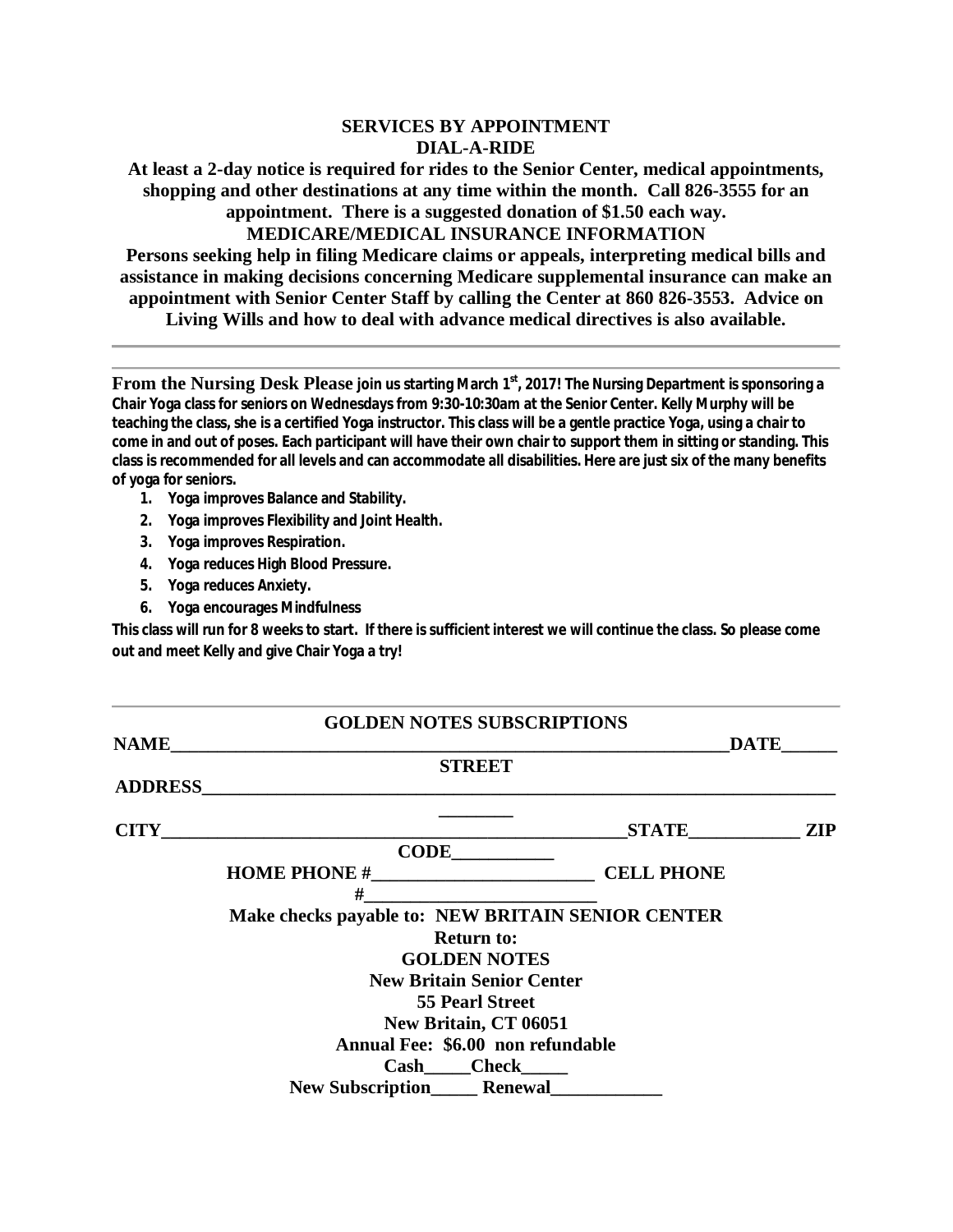# **New Britain Parks, Recreation & Community Services Department Trips**

Cherry Blossom Festival

in Washington D.C. SHARED TRIP

**March 31, 2017 – April 2, 2017**

**Trip Content:**

**Visit Washington DC at cherry blossom time.**

**Trip includes: Tour director, round trip coach transportation, two nights' accommodations at the Marriott Falls Church, Two full American breakfasts and one dinner. This trip will visit several DC area landmarks including, WWII Memorial, FDR Memorial, Iwo Jima Memorial, Lincoln Memorial, Vietnam Memorial, Korean War Memorial, Jefferson Memorial, Washington Monument, Arlington National Cemetery, Smithsonian Buildings and the US Capitol & White House Shops.**

**Registration deadline 03/03/2017**

**Fee: \$549.00 per person** (single occupancy) **Act. #: 1104-(1)**

**Fee: \$499.00 per person** (double occupancy) **Act. #: 1104-(2)**

**1105 - Statue of Liberty / Ellis Is Trip Content: 04/08/2017** 

**See Lady Liberty in New York Harbor and pay a visit to the Ellis Island Museum. Trip includes tour director, RT transportation, round trip ferry to and from Liberty and Ellis Islands, and leisure time in Times Square. (This trip does not include access to the Statue of Liberty crown) Registration deadline 03/10/2017**

**Trip Content:**

**See Lady Liberty in New York Harbor and pay a visit to the Ellis Island Museum. Trip includes tour director, RT transportation, round trip ferry to and from Liberty and Ellis Islands.(This trip does not include access to the Statue of Liberty crown)**

**Fee: \$99.00**

#### **THE REGISTRATION DEADLINE FOR SHARED TRIPS**

**IS ONE MONTH PRIOR: Shared bus trips are offered to several communities, exact departure times are dependent upon towns attending. Departure times for most shared bus trips are between 6:00am and 9:00am; Most trips depart from the commuter parking lot across from the New Britain Target store located at 475 Hartford Road, New Britain. Participants are notified via letter of exact departure times/location at least two weeks prior to trip. Participants must be over the age of 18 or accompanied by an adult.**

**7.**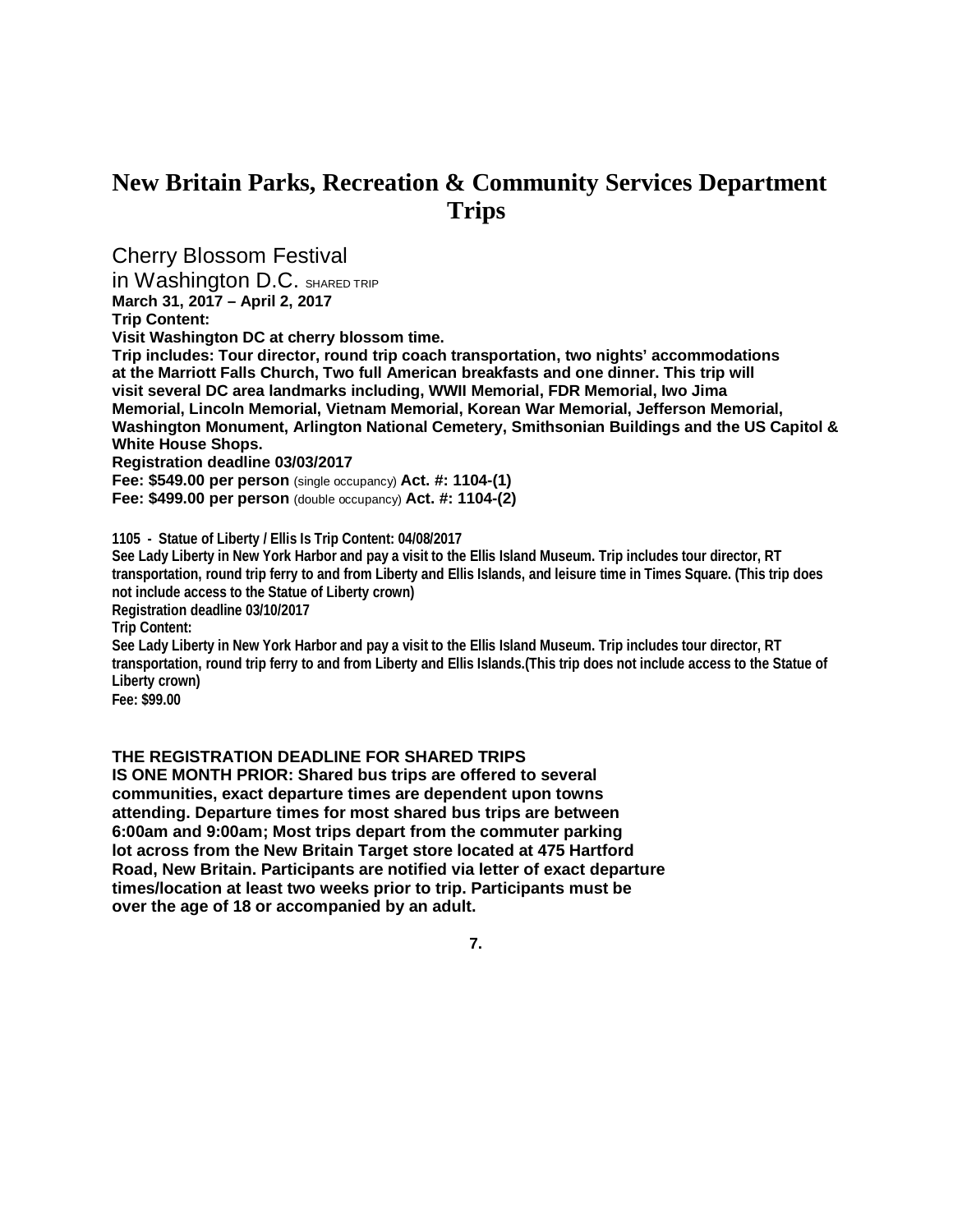

 **TRIAD PANCAKE BREAKFAST (Benefiting the Senior Prom)**

**Sunday, March 19, 2017 New Britain Senior Center**

**Menu: Pancakes, eggs, bacon, sausage, hash browns, OJ & coffee Tickets: \$5.00 in advance or \$6.00 at the door. Children under 3 are free**

**Keep Pancake Breakfast ticket stub and receive a \$1.00 discount on Senior Prom ticket.**

**UCONN Spring Forward: Don't Fall Back Program Wednesday, March 15th at 10:00 AM**



**Spring Forward: Don't Fall Back is a 1-hour fall prevention presentation. The goal of the presentation is to provide helpful tips about how to prevent falls while also reducing the fear associated with falls. In addition to bringing the bingo-**

**style presentation and expertise of many health professional students, we will also be accompanied by a pharmacist to answer any questions after the presentation. This presentation is fun, interactive, and will engage the audience with many opportunities for participation!**

**Spring Forward: Don't Fall Back is part of a larger program at UConn called the Urban Service Track, which gives health professional students a way to work together while providing health care and information to the communities around us that need it most. It's great for the community (and us!) because we're are able to combing the talents of medical, dental, pharmacy, nursing, social work and physician's assistant students for programs such as this one.**

**Hope you will join us for this great presentation and learn important tips on how to stay safe**

## **RSVP Volunteers Needed**

**CRT's RSVP program is seeking volunteers age 55+ for just one hour per week to serve in their signature program, READS, for the remainder of the school year. The READS Program is operated as a school-based program where volunteers are partnered with students in a local elementary school, providing reading guidance for one hour per week. As a READS Tutor, we can promise you that you will truly make a difference in the lives of the children you serve. Please contact Delores Wisdom at (860) 760-3077 or (860) 539-6233 for more information.**